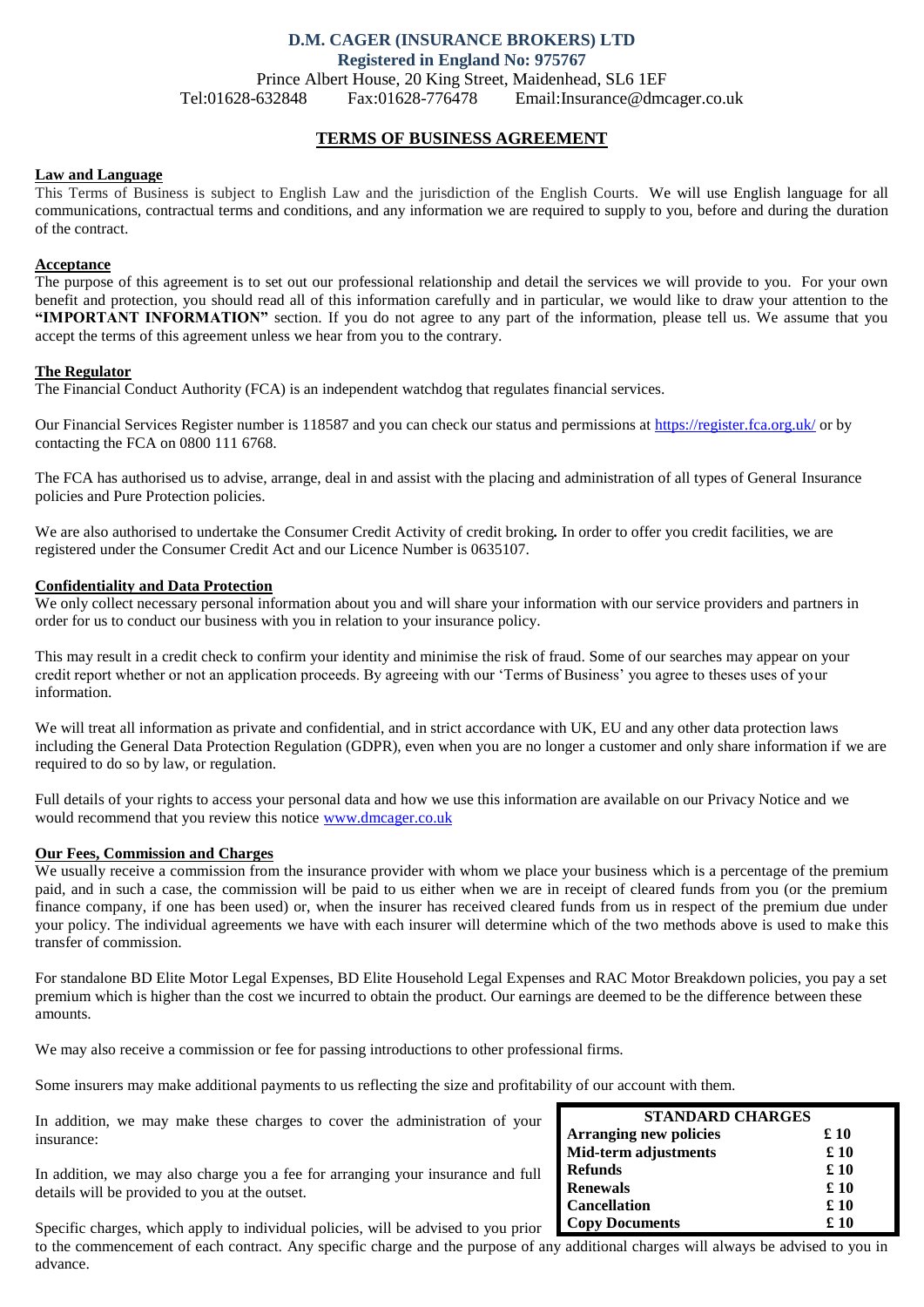Policies voided or cancelled from inception by insurers will be treated as a cancellation and we will retain any commission and fees before returning the net premium to you. By accepting these Terms of Business, you agree that we may retain the portion of the premium that relates to commission that would have been due to us.

You are entitled to request at any time, information about the commissions that we may have received in connection with your insurance. If you want this information please contact us.

## **Our Service**

We can act both as agent of insurer, and on behalf of you, the customer. We have in place management controls to deal with any conflicts of interest that might arise. Unless we advise you otherwise, we are acting on your behalf.

We also act on behalf of insurers when collecting premiums under risk transfer (See "Money" section)

We will ask questions to enable us to assess reasonably your insurance requirements, this may include checking information that we already hold about you and your existing insurance arrangements with us and other parties.

We will provide you with advice and guidance after assessing your wants and needs and will recommend a suitable policy based on our experience of dealing with similar risks. Or in a small number of cases **w**e will provide you with information only; including generic comparisons between different insurers. You will need to make your own choice as we will not provide you with any advice or specific recommendations.

We will confirm to you the level of service we are providing as part of our sales process. In all cases our service will include arranging and administering your insurance, including helping you with on-going changes.

If we use the services of another intermediary to place your insurance we will advise you of the name of the intermediary we use and the name of the insurer.

## **Our Product Selection**

## **Fair and Personal Analysis**

We offer products from a wide range of insurance companies.

Our selection usually involves presenting to a reasonable number of insurance companies that will insure for the risk at hand, and this is called a fair analysis of the market.

Sometimes we may only approach two or three insurers and this is a limited Panel, or in some cases, we may only approach one insurer. In all cases, we will advise you the basis as part of our selling process. You can also request a list of the companies that form the Panel we have approached.

### **Single Market**

In respect of standalone BD Elite Motor Legal Expenses policies, BD Elite Household Legal Expenses policies, RAC Motor Breakdown Policies and Aviva Private Medical policies we only offer each of these products from one insurer and so do not approach other providers.

## **Financial Strength**

We regularly assess the financial strength of the Insurance Companies and other intermediaries that we deal with. The process usually involves general observation of the financial ratings applied by independent rating agencies such as Standard & Poor's and A M Best published with other readily available information within industry guides, newsletters and press releases. Whilst we take care to deal with companies that maintain reasonable solvency margins, we cannot guarantee their financial ability to pay claims.

### **Money**

We will hold money that you pay to us in accordance with the regulators rules or under a risk transfer agreement with insurers. This will include holding your money in a **non-statutory trust insurer bank account** in accordance with our agreements with Insurance Companies that transfer the risk of money we receive from customers to them. These agreements deem any money you pay to us to be received by them and they will bear the risk of any losses in the event that our firm becomes insolvent. This includes claims money or premium refunds we receive prior to being paid to you.

### **By holding your money in this way, means that in the event that this firm becomes insolvent your money remains protected.**

In arranging your insurance we may employ the services of other intermediaries who are regulated by the FCA and your premium may be passed to these intermediaries for payment to insurers. These firms are also required to hold clients' money in a separate trust account. We will also inform you if at any time we are required to pass your premium to firms that operate outside the UK where the protection may be different. Should you not wish us to pass premiums to a firm outside of the UK, please inform us.

## **Payment Options**

We normally accept payment by BACS, cheque or by debit card. You may be able to spread your payments through insurers' instalment schemes. We will give you full information about your payment options when we discuss your insurance in detail.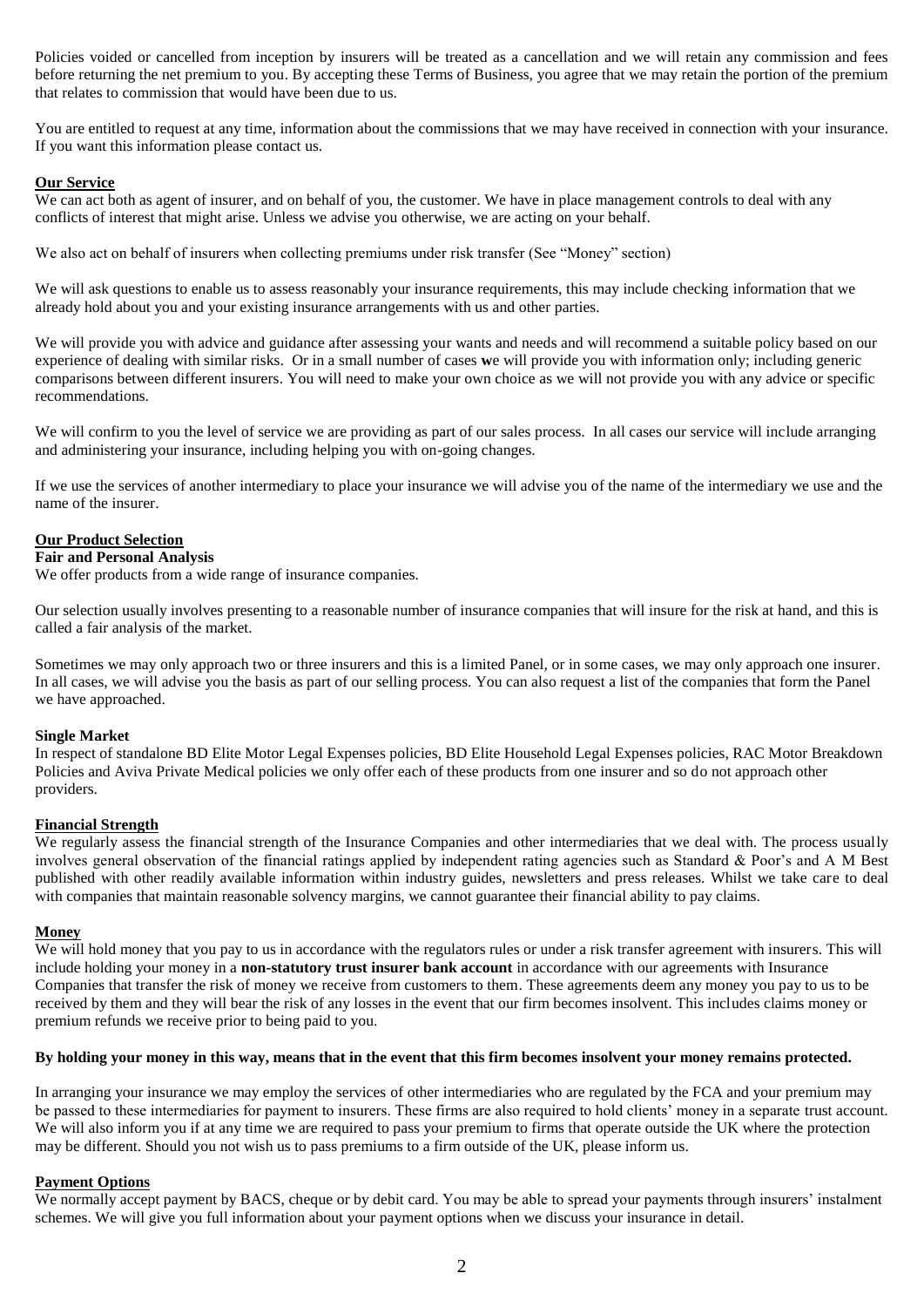If you choose to enter in a finance arrangement, your details will be passed to a third party (insurer or lender) to enable them to contact you and you should contact us at the address given in this document if you do not want your details passed to that party. This finance arrangement may be subject to interest charges that we will confirm to you. Importantly, the arrangement you will enter into will be with the finance company not us. It is an entirely separate contract irrespective of the insurance contract. In the event of your failure to meet with the contractual obligations regarding payment the finance provider could approach the insurer to seek a termination of the insurance contract to recoup their outstanding finance arrears. You will be liable to pay their costs and charges if you do not keep up your repayments and cover is cancelled under your policy. This is because the agreement is between you, the policyholder and the finance company direct, not us or the insurer.

# **It is important that you read the finance agreement that is sent to you before you agree to enter into such an agreement.**

# **Please Note: Your policy cover will cease if you fail to keep up payments on an instalment agreement or premium finance facility related to it.**

# **Your Right to Cancel (Applicable to Consumers only)**

Please contact us if you wish to cancel any policy that we have arranged for you. Customers acting outside their trade or profession (Consumers) will usually have a legal right to cancel policies for any reason, subject to no claims having occurred, within 14 days of receiving the full terms & conditions. This period is extended to 30 days for Pure Protection contracts. You will always be advised where this Right applies. A charge may apply for the period of cover provided and, in addition, an administration charge may apply as shown in the charges section above, cancellation under this right must be in writing, prior to expiry of the cancellation period, to our usual office address.

# **Complaints**

Our aim is always to provide our customers with a first-class service; however we are aware that, occasionally, it is possible that we may fail to meet your expectations. If for any reason we have not met your expectations, let us know as soon as possible, by calling our main office telephone **01628-632848,** or write to Martin Bartholomew at DM Cager (Insurance Brokers) Ltd, Prince Albert House, 20 King Street, Maidenhead, SL6 1EF or email insurance@dmcager.co.uk.

If we are unable to resolve the issue to your satisfaction by the end of the next business day, we will formally investigate the matter. You will receive an acknowledgement of the matter together with a copy of our complaints procedure promptly and certainly within 5 working days. We will then aim to investigate and provide a resolution as quickly as possible, informing you of a final response no later than 8 weeks.

If you are not happy with our response, or the position after a period of 8 weeks, you may be eligible to refer your complaint to the Financial Ombudsman Service (FOS) for an independent assessment and opinion.

The FOS Consumer Helpline is on **0800 023 4567** (free for people phoning from a "fixed line" (for example, a landline at home) or **0300 123 9123** (free for mobile-phone users paying monthly charge for calls to No's starting 01 or 02). Alternatively you can contact them at Financial Ombudsman Service, Exchange Tower, Harbour Exchange Square, London, E14 9SR. [www.financial-ombudsman.org.uk](http://www.financial-ombudsman.org.uk/)

In addition to your rights under our Terms of Business Agreement (TOBA), you also have the right to raise a privacy complaint if you feel your personal information has been mishandled. If we are unable to resolve this you are entitled to complain directly to the Information Commissioner's Office (ICO) [www.ico.gov.uk](http://www.ico.gov.uk/) or by telephone on 0303 123 1113

## **A full copy of our complaints procedure is available on request.**

## **Financial Services Compensation Scheme (FSCS)**

If we are unable to meet our obligations, you may be entitled to compensation from the FSCS. If we have advised or arranged insurance for you this will be covered for 90% of a claim, without any upper limit, however claims under compulsory insurance, professional indemnity insurance and certain claims for injury, sickness or infirmity of the policyholder are protected at 100%. Further information is available from the FSCS helpline on 0800 678 1100 or 020 7741 4100 and [www.fscs.org.uk.](http://www.fscs.org.uk/)

The FSCS is the UK's statutory fund of last resort for customers of authorised financial services firms. Compensation is usually payable if an authorised firm is unable or unlikely to pay claims usually because it has ceased trading or become insolvent

### **Insurance Premium Tax (IPT)**

Your premium detailed in the policy will include IPT at the prevailing rate. Should the rate of IPT be amended by the Government, your premium will be amended by the insurer to reflect the change.

Some polices are subject to Value Added Tax (VAT) not IPT and should the rate of VAT be amended by the Government, your premium will be amended by the insurer to reflect the change.

### **Termination**

You may cancel this agreement with us at any time. You must provide at least 7 days written notice of instructions. We also reserve the right to cancel this agreement at any time. In either event, we will provide you with reasonably sufficient time to re-arrange your insurance and we will notify you of termination in writing together with an explanation if appropriate.